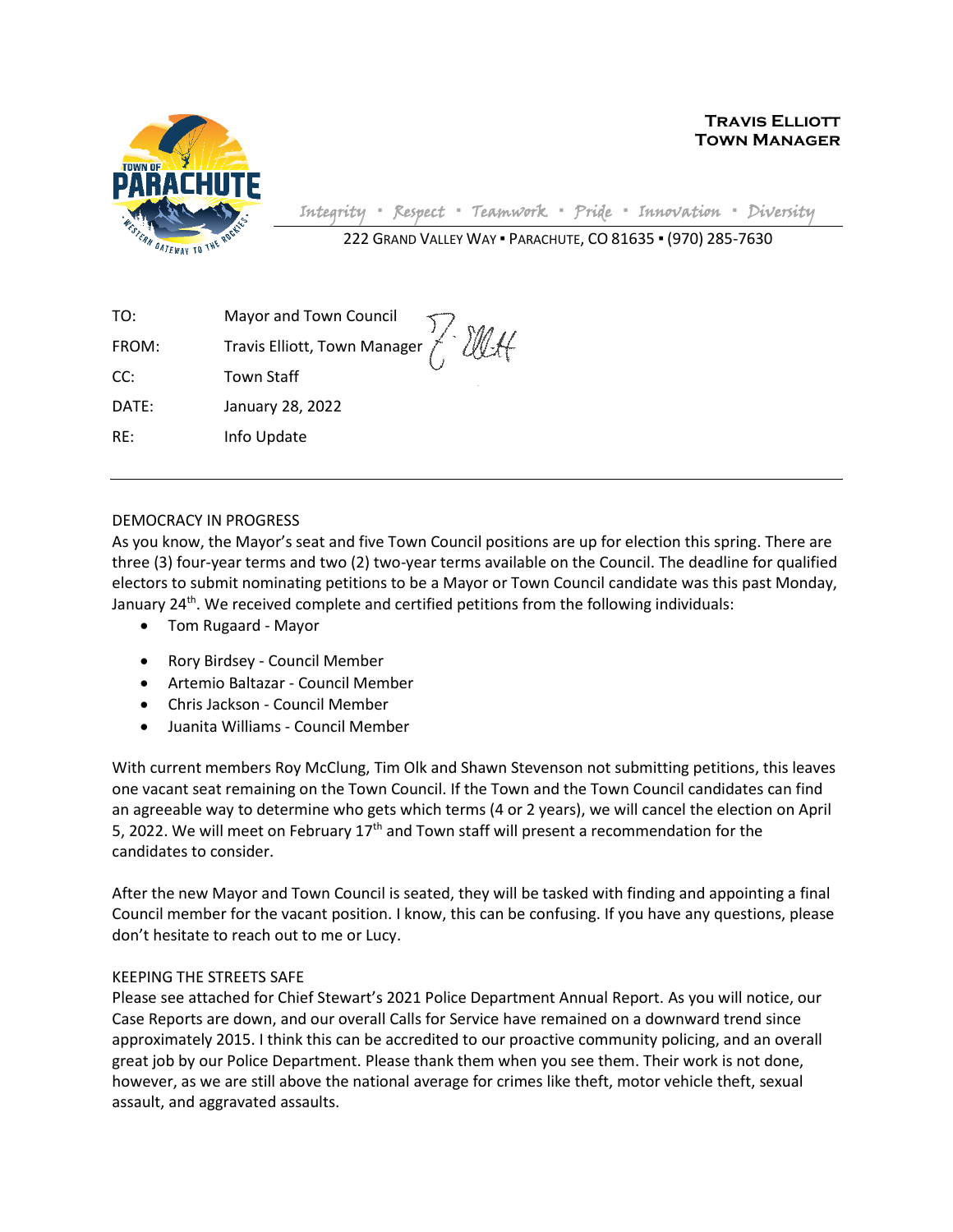#### THE JUDGE AND THE JURY

The Town has received a Retail Marijuana Products Manufacturer License application for 101 Cardinal Way that Lucy has deemed complete. The Town Council will be reviewing the application in a Quasi-Judicial capacity on February 17th. As such, you will need to refrain from discussing or reviewing anything about this application outside of the public hearing. That being said, if you have any questions, you are free to speak with staff. Please don't hesitate to reach out.

#### TID BITS:

- Councilmember Claudia Flores-Cruz has requested a tour of our local marijuana retail stores for her staff at the Family Resource Center. This will help them better understand the retail products, and what they consist of, so they can be identified if/when they end up in the hands of the underage individuals they are in contact with. I have reached out to the owner of High Q, and we are hoping to set up a tour with 2-3 stores in the next couple of weeks. If you would like to participate, please let me know. The more, the merrier.
- Utility bills were sent out this week, and unfortunately, we also delivered 24 shut off notices.
- We have issued our Request for Proposals (RFP) for solid waste hauling services in Town. The deadline for contractors to respond is February 16<sup>th</sup>. The selected contractor will be responsible for trash service for all residents in Parachute.
- There is a large solar PV project under review for a parcel of land on Battlement Mesa, off of Stone Quarry Rd. It is being called the High Mesa project.
- The plat maps for the Orona annexation have been signed and recorded with the County.
- We are in the process of sending out business license renewal reminders. About 65% of our businesses have already renewed, and we will work with the remainder to politely remind them about the expiration date on their license.
- I attended BLM Regional Resource Advisory Council meeting on Wednesday. In addition to meeting a lot of great BLM, state, and federal contacts, it was a great tour and overview of the successful partnership that the City of Fruita and Mesa County undertook to develop some of the recreation areas on BLM land (e.g. Desert Canyon trailhead, 27 ¼ Road OHV areas, 18 Road / North Fruita Desert). I made it clear that we would like to establish a similar relationship here in Parachute.
- The Century Link utility poles that were leaning over in town have been fixed.
- The street banners have been changed out.
- We are working on ordering replacement street signs, many of which are peeling. With any luck, Stuart will work his grant magic and receive funds through AGNC to support this.
- The mechanic equipment that was budgeted for 2022 has started arriving. We received a new tire mounting machine and balancer this week. This will give our Public Works team the capability of mounting our own tires, instead of taking everything to a private shop and paying extra for the service.
- Save the date: the annual Energy & Environment Symposium is April 13-14, 2022. Please let us know if you would like to attend, and we can make the necessary arrangements.
- I will be attending the Garfield County Federal Mineral Lease District's grant award luncheon today, January 28<sup>th</sup>.
- I am going to continue my efforts to meet with community stakeholders, businesses, and residents. If there is a particular organization or person you would like for me to meet, please let me know or make the introduction. I appreciate it.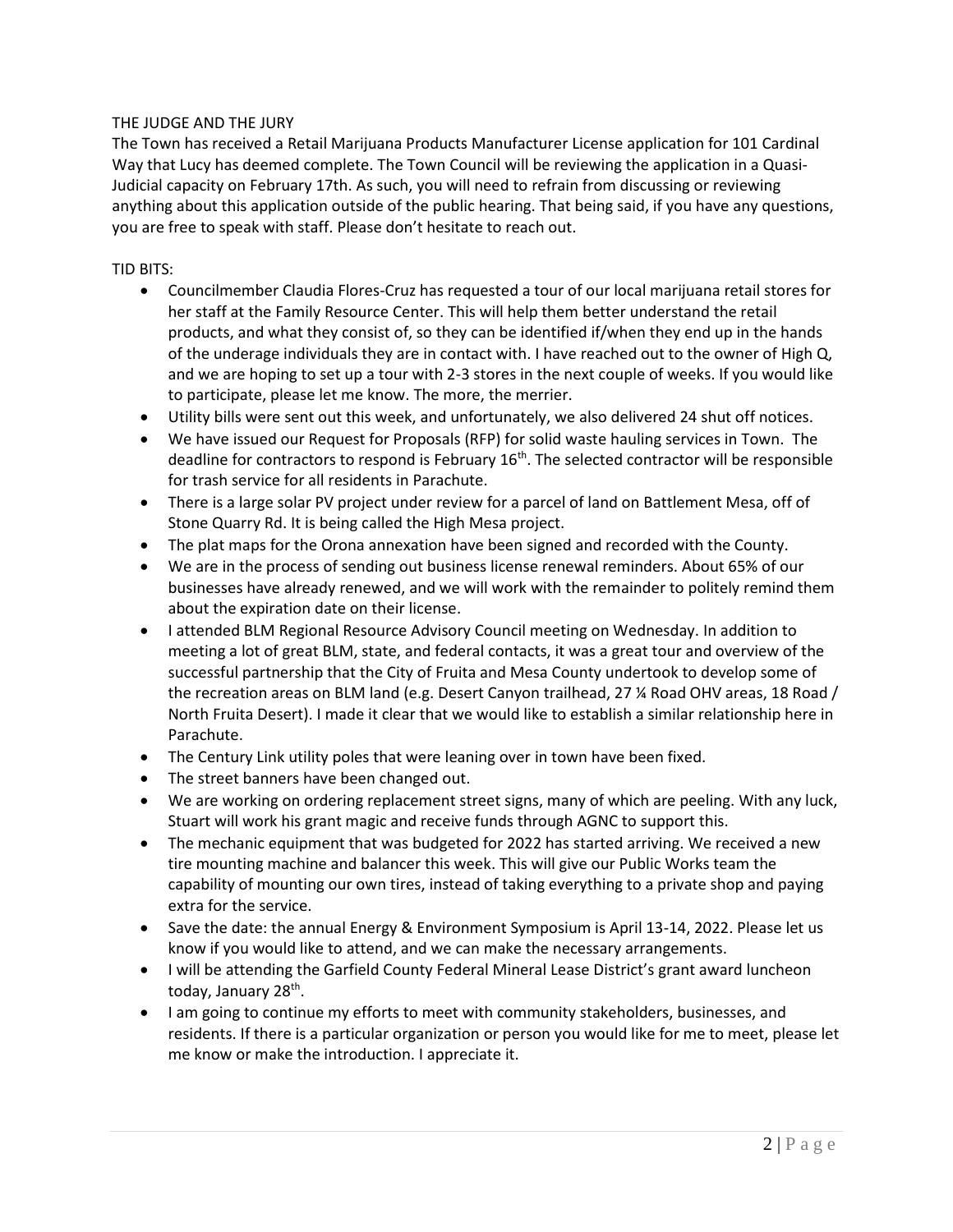

## Parachute Police Department Year in Review

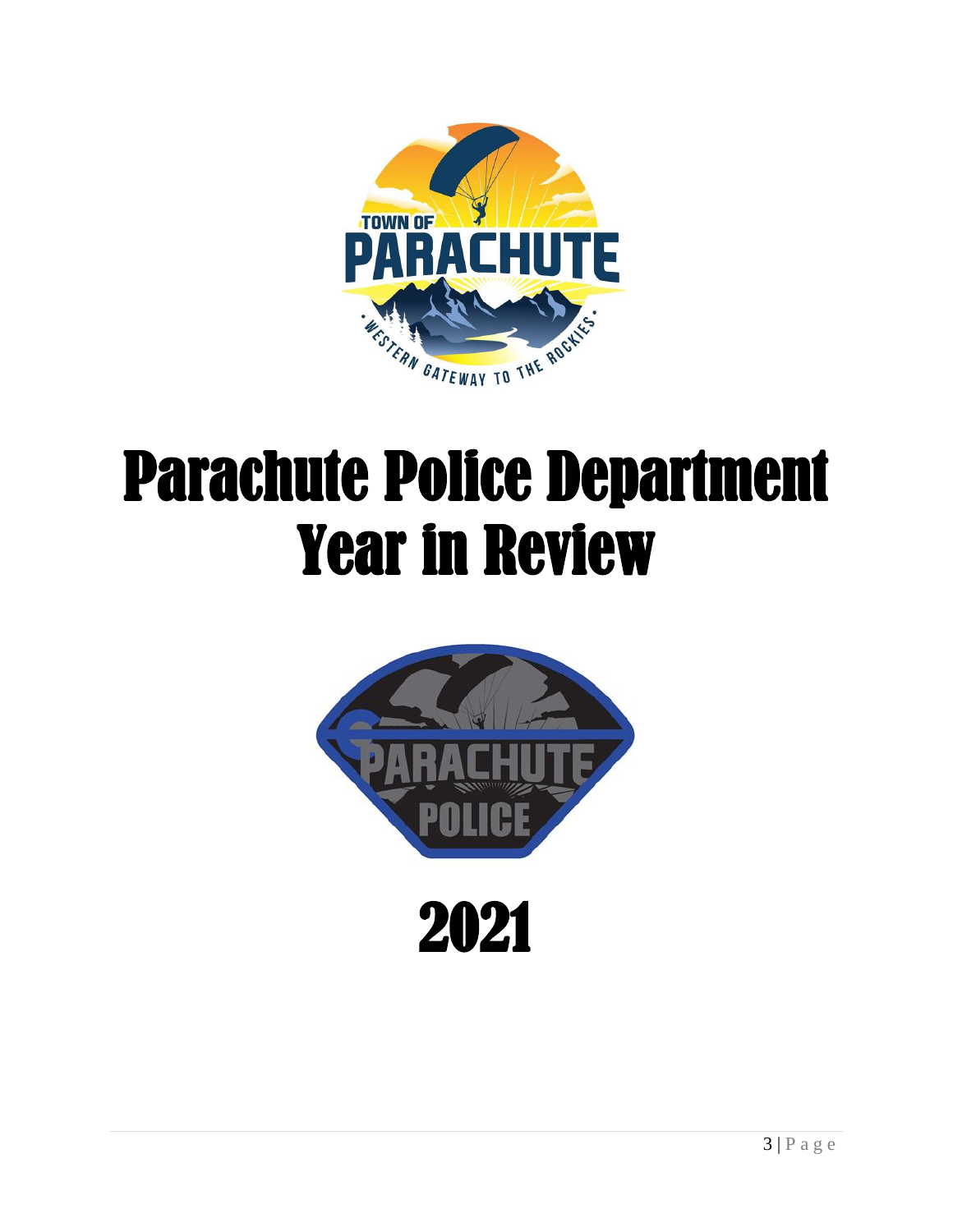# **Contents**

- •*Introduction*
- •*Personnel*
- •*Equipment*
- •*Operations*
- •*Year End Statistics*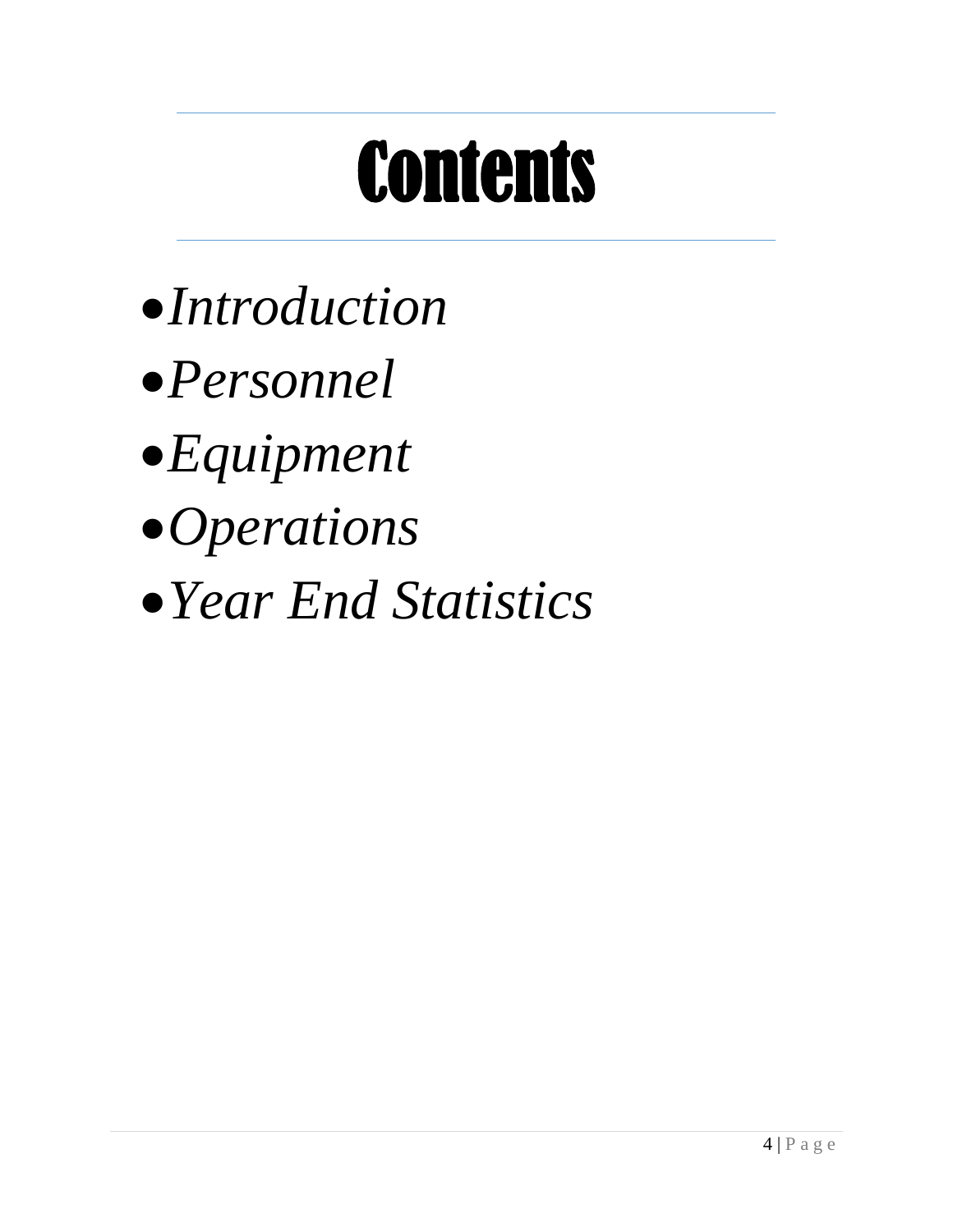

## Introduction *"Effective Community Policing"*

The Parachute Police Department has experienced a lot in 2021. The continued effects of the COVID Pandemic made for a lower overall case total with 182 cases investigated. It has been a daunting and tedious year though for the officers with an actual increased level of Motor Vehicle Theft cases. Furthermore, our Drug Seizures cases were impressive and resulted in the seizure of:

- 268.2g Methamphetamine
- 81g. Marijuana
- 1.8g Heroine
- 1.3g Cocaine
- 13 tablets Oxycodone
- 3 tablets Fentanyl
- 3 tablets Hydrocodone

Officer Tyler Wallace left Law Enforcement in July, just a few months after graduating from the Field Training Program. However, with the addition of Officer Thomas Gaasche, we are back up to full staff. We strive to make this a better and continued safer year for all our residents and staff! We still hold Community Policing to be the best policy here and truly strive to form partnerships with all our residents and business owners!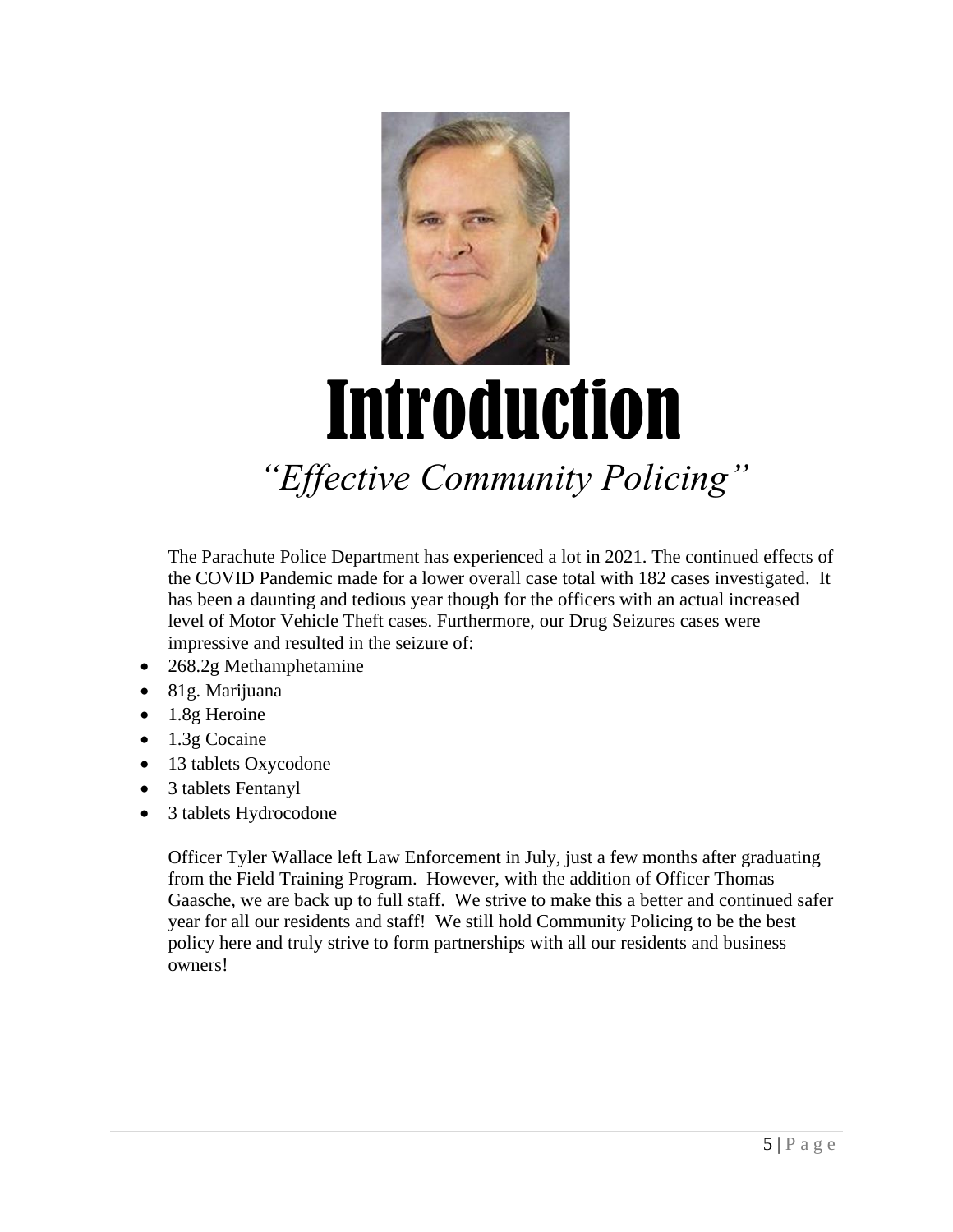# Personnel

### Chief Sam Stewart

Chief Stewart has over 29 years of Law Enforcement experience and was appointed Chief of Police in January of 2018. Chief Stewart hailed from the Rifle Police Department. He has 10 years of SWAT experience, primarily assigned to the Sniper Team, and is a founding member of the Garfield County All Hazards Response Team. Chief Stewart has held several titles including Patrol Sergeant, Field Training Officer, and Training Coordinator. In addition, he also has instructor titles for Handgun, Patrol Rifle, Precision Rifle, and Sniper.

### Sergeant Justin Mayfield

Sergeant Mayfield has over 22 years of law enforcement experience and has been with the department since 2015. He has a Bachelor's Degree in Emergency Management Administration and an Associate's Degree in General Studies. He is a certified PPCT Instructor, Taser Instructor, certified IAPE Evidence Custodian, 1033 Support Officer, Child Sexual Assault and Forensic Investigator, Stop Sticks Instructor, and Field Training Officer.

### Officer William Van Teylingen

Officer Van Teylingen has over 17 years of law enforcement experience and has been with our department since 2019. He is a Krav Maga Instructor, De-Escalation Instructor, Field Training Officer, a Firearms Instructor, and is a certified School Resource Officer.

### Officer Ryan Reynolds

Officer Reynolds has over 8 years of law enforcement experience, including the Colorado Department of Corrections, and has been with our department since 2019. He is certified as a Law Enforcement Driving Instructor.

### Officer Thomas Gaasche

Officer Gaasche joined our department this year after a brief stint with the Grand Junction Police Department. He has a Bachelor's Degree in Criminal Justice and a Black Belt in both Taekwondo and Judo.

### Records Clerk Tamara Castellari

Tamara joined us at the beginning of 2019 and has several years of experience working with the Garfield County Communications Center. Tamara has 22 years with the Arvada Police Dispatch Center, 12 of those being attached to Jefferson County SWAT Team, bringing a wealth of knowledge and experience. She is a certified IAPE Evidence Custodian, Public Information Officer, and a certified Colorado Records Clerk.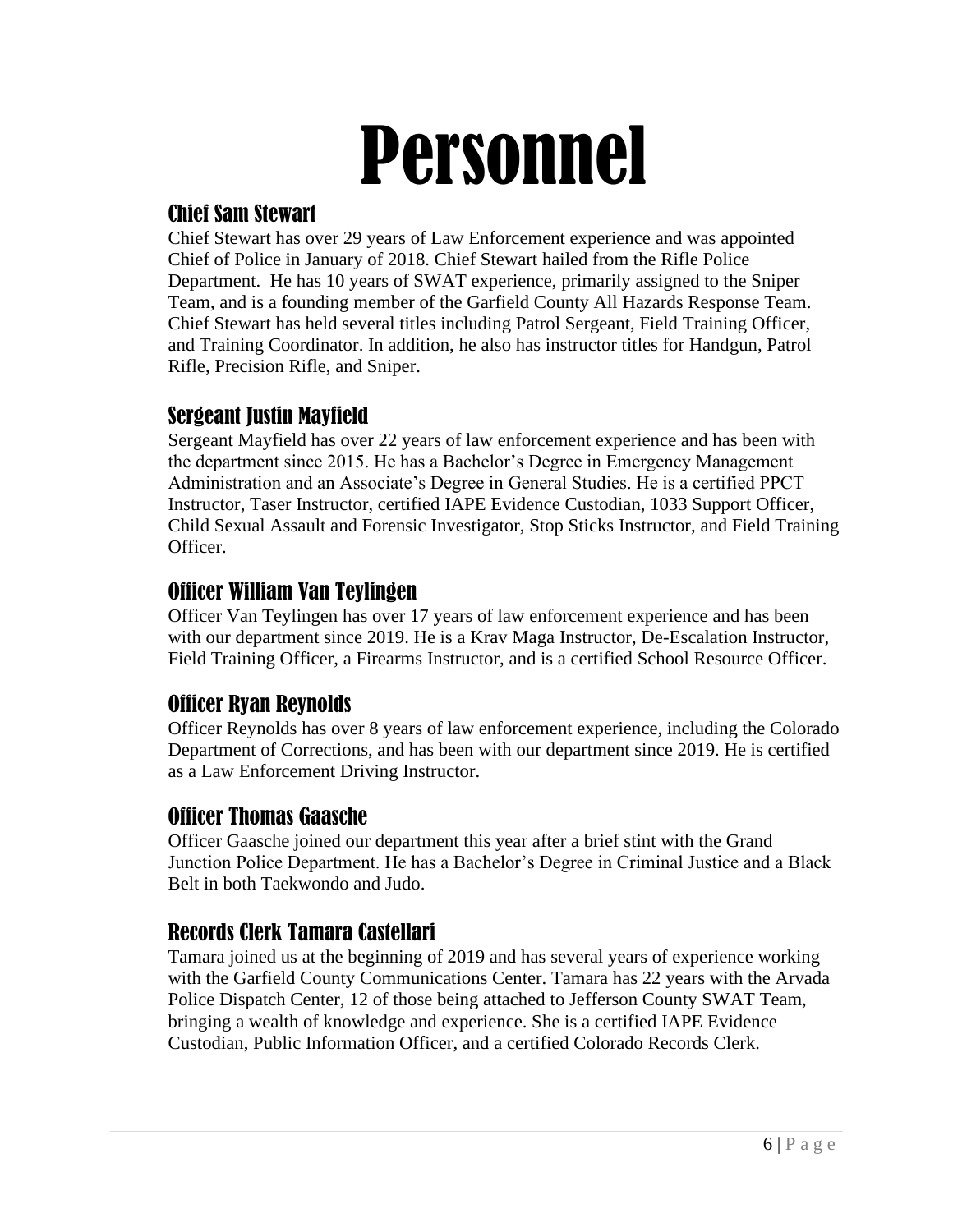## Equipment

We are continuing to upgrade our fleet of patrol vehicles and switching into the SUVs vs. the sedans, to help ensure officers can safely respond in even the worst of weather conditions. In addition, we have upgraded items, such as high-quality lights for our patrol rifles, to better ensure our ability to see threats and aid in making the appropriate decision if such a horrific event should occur.

New Body-Worn cameras are expected to be in service by mid-February, after training and implementation of the new web-based storage system. We will work with GETAC and Provelocity, so hopefully a seamless transition.

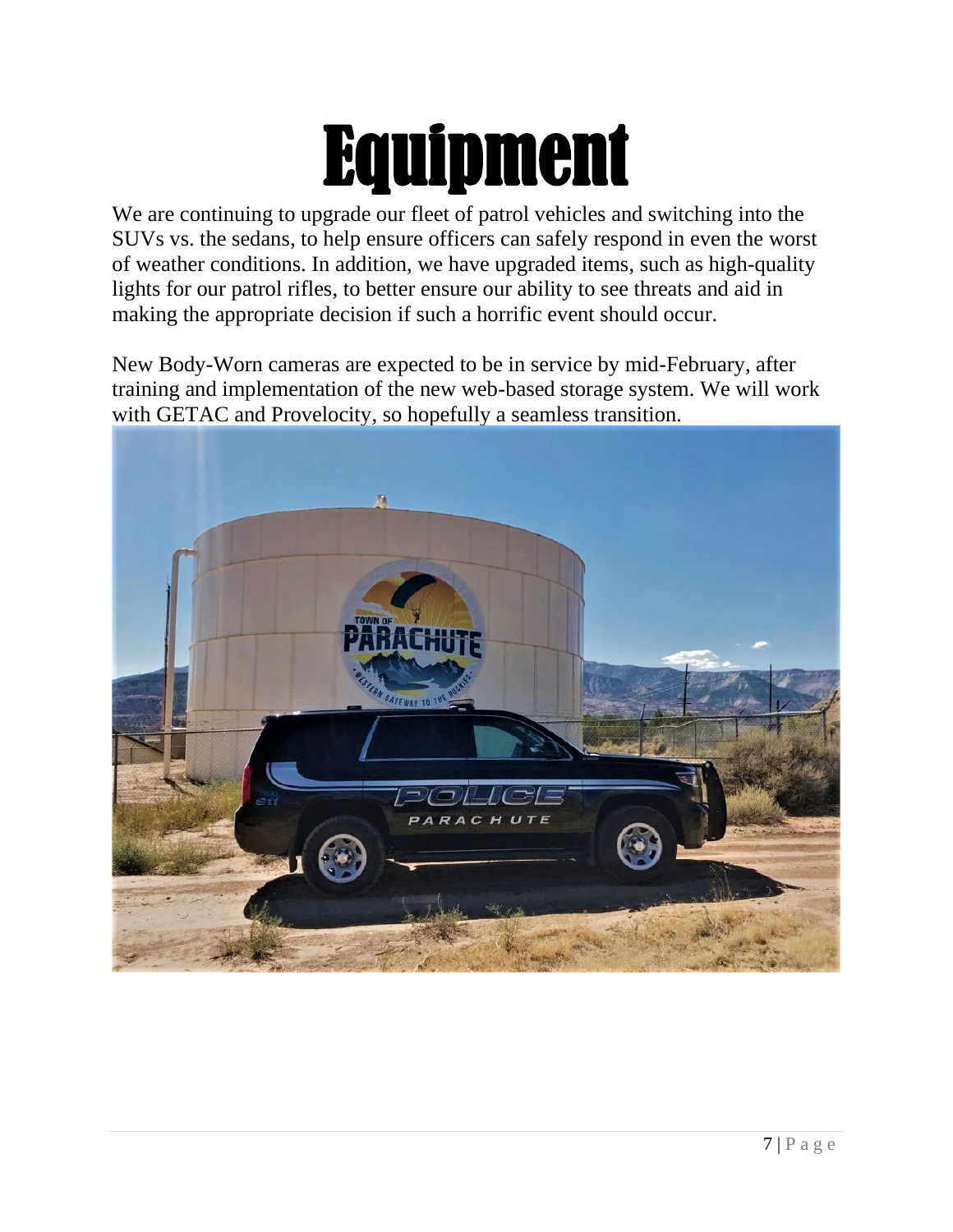# Statistics

### Case Reports

Case reports January 2020 through December 2020

| 2012 | 2013 | 2014 | 2015 | 2016 | 2017 | 2018 | 2019 | 2020 | 2021 |
|------|------|------|------|------|------|------|------|------|------|
| 210  | 216  | 283  | 452  | 394  | 478  | 303  | 284  | 195  | 184  |



• **Cases in 2020 & 2021 were affected with the quarantine from COVID-19.**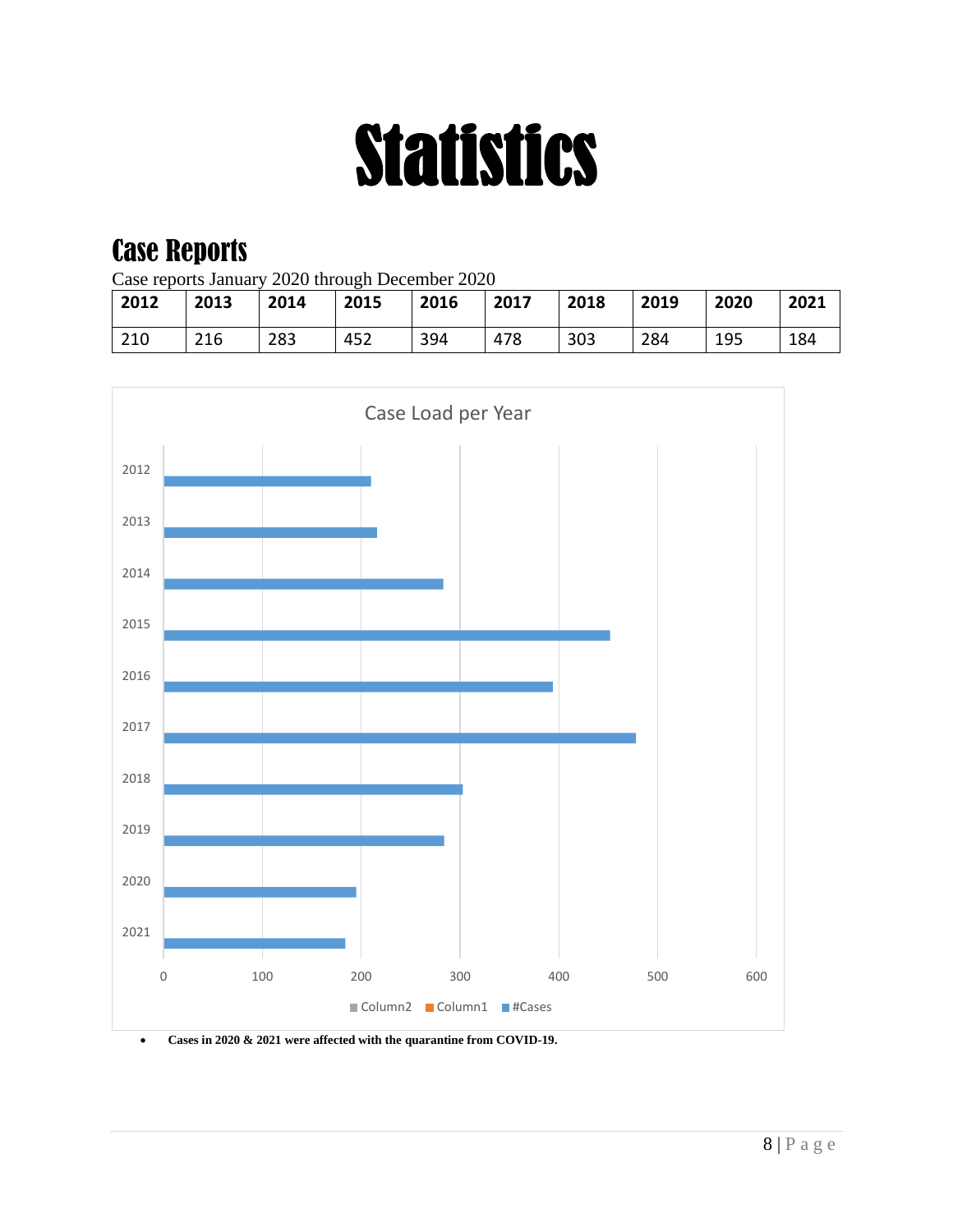

## Case Types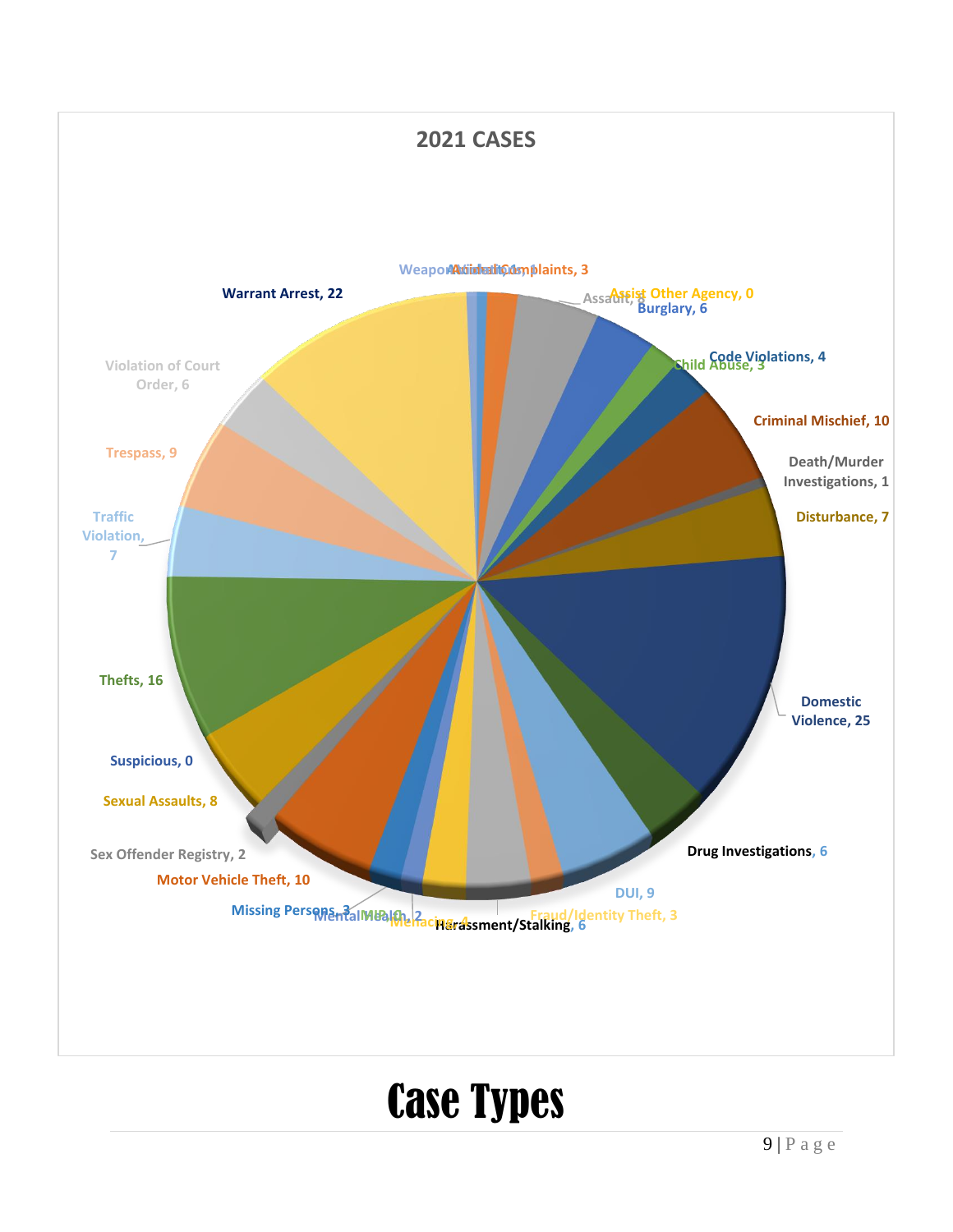## Case Solved Percentage

| <b>Cases Turned Over to Other Agency</b>  | 4   | 2%   |
|-------------------------------------------|-----|------|
| <b>Cleared by Summons</b>                 | 46  | 25%  |
| Closed with Warrant Issued                | 12  | 7%   |
| <b>Cleared Arrest</b>                     | 62  | 34%  |
| Cleared Exceptional / DA Declined Charges |     | 1%   |
| Inactive/Closed                           | 28  | 15%  |
| Open                                      | 27  | 15%  |
| Unfounded                                 |     | 1%   |
| <b>TOTAL</b>                              | 184 | 100% |

| Solved / Closed/ Declined /or Turned Over | 85% |
|-------------------------------------------|-----|
| <b>Still Open</b>                         | 15% |

*National Average for crimes solved in non-metropolitan areas in 2020 was 61.4%*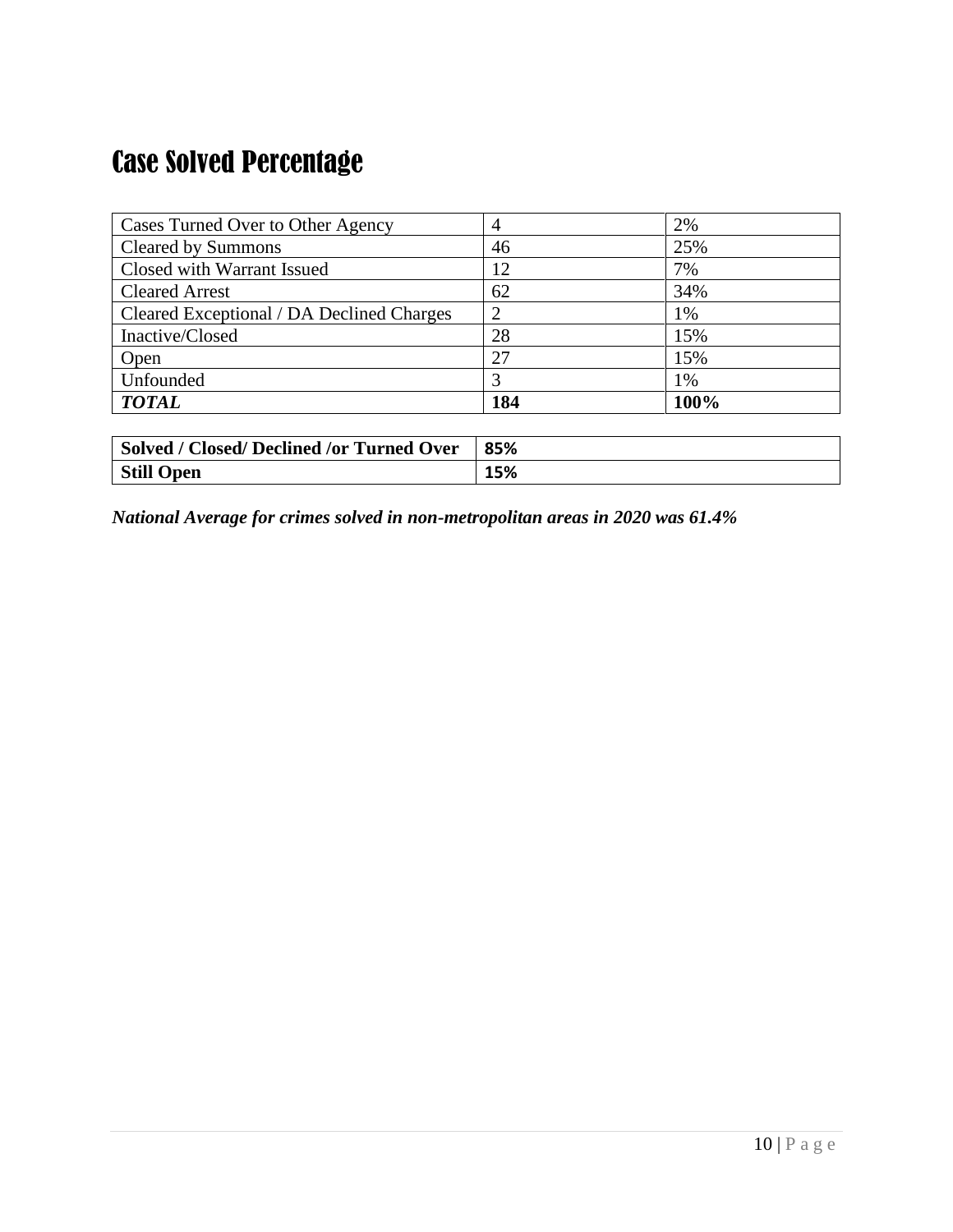## Calls for Service

| 2012   2013   2014   2015   2016   2017   2018   2019   2020   2021 |  |  |  |  |  |
|---------------------------------------------------------------------|--|--|--|--|--|
| 4247   4518   4401   6179   4838   4327   4996   4507   3746   3774 |  |  |  |  |  |



**Note: (1)** Though the calls look to have decreased from 2015, half of the CFS from 2015 were the result of traffic stops versus one fourth of the CFS in 2017 were from traffic stops.

## Calls for Service in surrounding agencies for 2021

| Parachute | Rifle | Silt | New    | Glenwood       | Carbondale | <b>GCSO</b> | DeBeque |
|-----------|-------|------|--------|----------------|------------|-------------|---------|
|           |       |      | Castle | <b>Springs</b> |            |             |         |
| 3774      | 14238 | 4385 | 3596   | 22077          | 11314      | 20837       | 951     |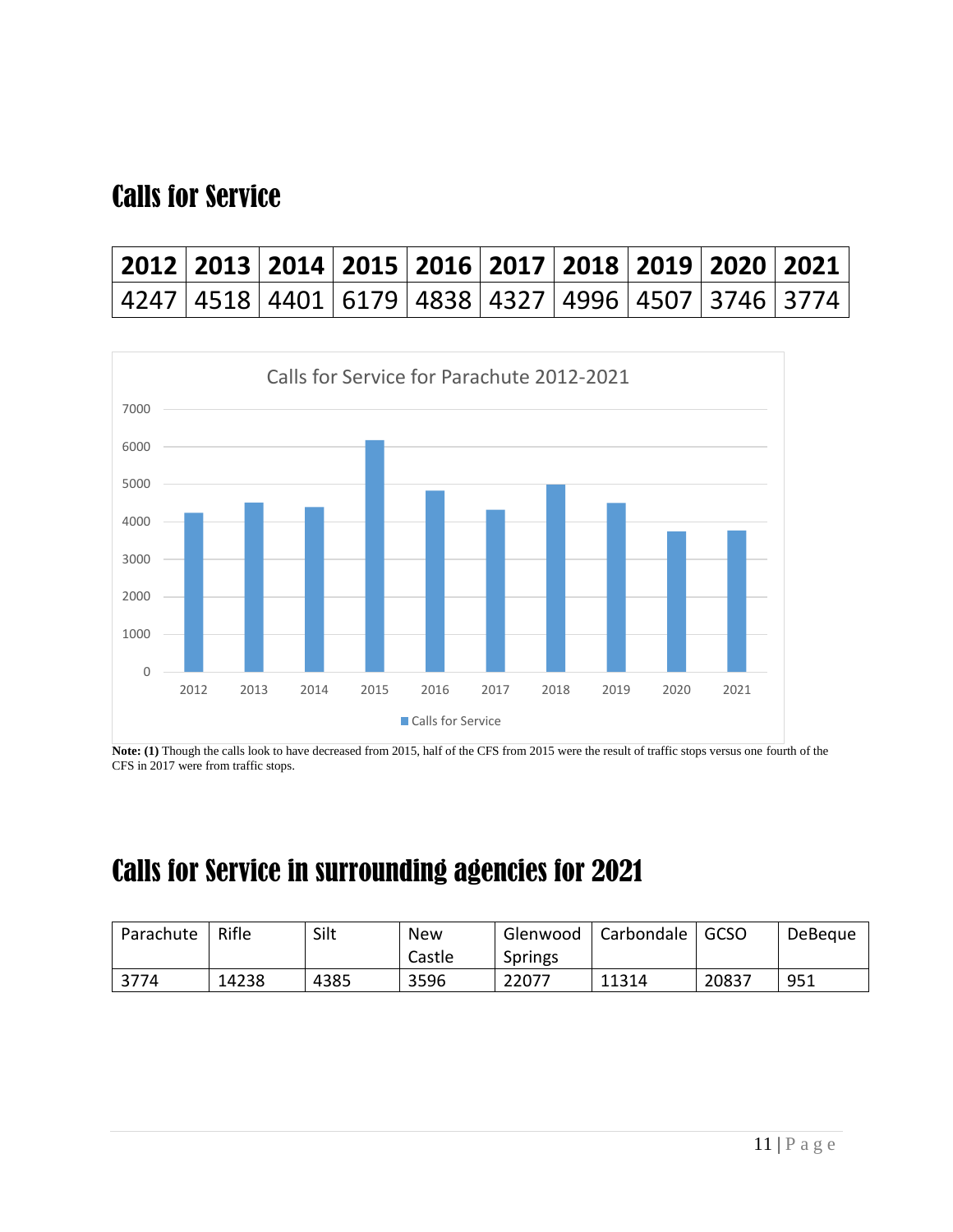## Staffing compared to neighboring agencies from 2021

| Parachute | Rifle        | Silt | <b>New</b>       | Glenwood       | Carbondale   GCSO |    | DeBeque |
|-----------|--------------|------|------------------|----------------|-------------------|----|---------|
|           |              |      | $\text{ Castle}$ | <b>Springs</b> |                   |    |         |
|           | $\sim$<br>ᅩᆂ |      | 10               | 30             | <b></b>           | 54 |         |

• **1 Officers short, +1** 

### Calls for Service per Officer 2021

| Parachute | Rifle | Silt | <b>New</b> | Glenwood       | Carbondale | <b>GCSO</b> | DeBeque |
|-----------|-------|------|------------|----------------|------------|-------------|---------|
|           |       |      | Castle     | <b>Springs</b> |            |             |         |
| 755       | 678   | 626  | 360        | 735            | 754        | 386         | 159     |



### Arrests 2021

| <b>Arrests</b> | <b>Summons &amp; Release</b> | <b>Warrant Issued</b> |
|----------------|------------------------------|-----------------------|
| $\overline{2}$ |                              |                       |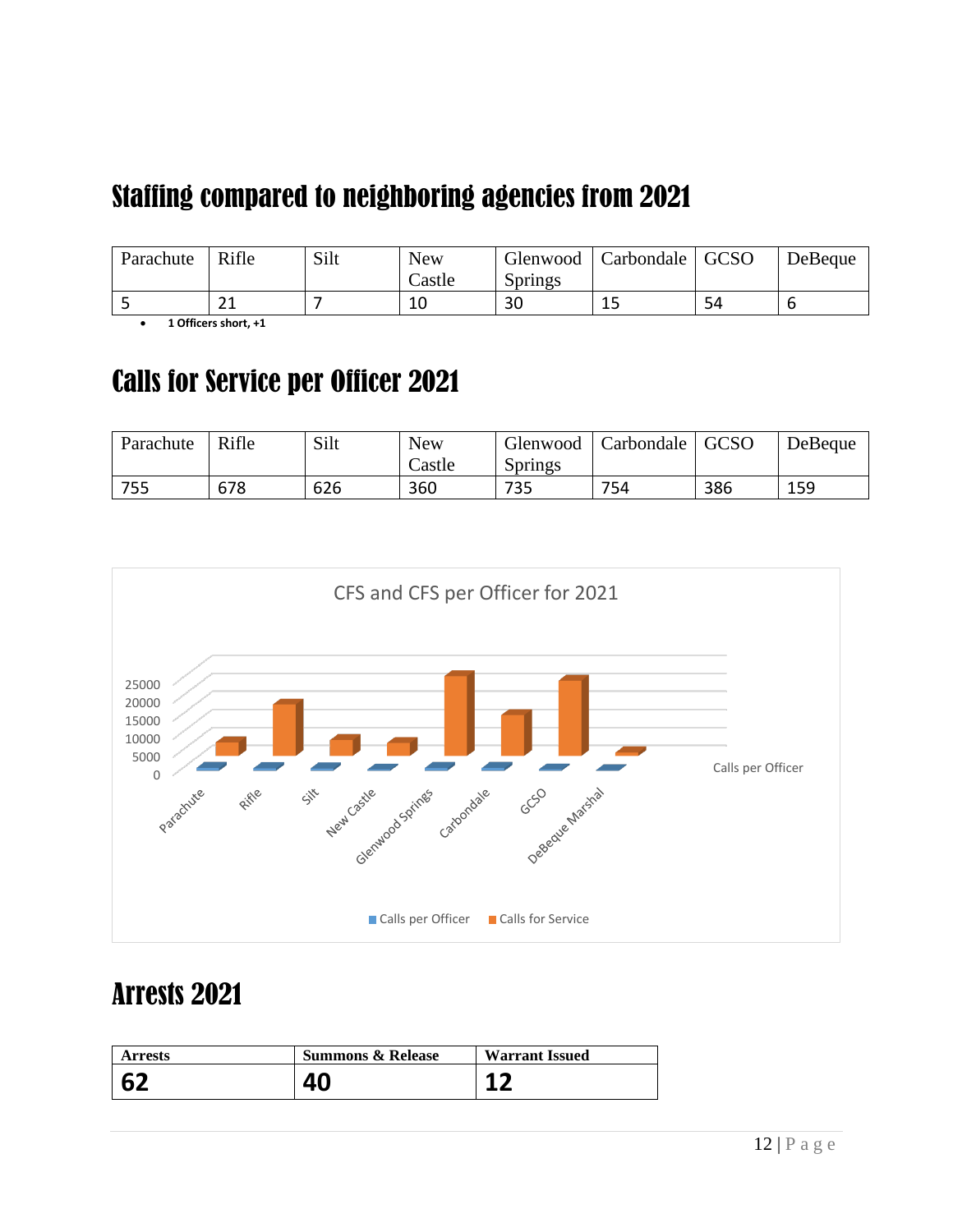## Traffic 2021

| <b>Traffic Stops</b>             | 691 | <b>Percentage</b> |
|----------------------------------|-----|-------------------|
| <b>Warnings Issued</b>           | 521 | 76%               |
| <b>Penalty Assessment Issued</b> | 42  | 6%                |
| <b>Summons Issued</b>            | 75  | 11%               |
| <b>Arrest</b>                    | 15  | 2%                |
| <b>Agency Assist</b>             | 23  | 3%                |
| UTL (Unable to Locate)           | 13  | 2%                |

## Parking 2021

| <b>Parking Complaint / Abandoned Vehicle</b> | 32 |
|----------------------------------------------|----|
| <b>Warning Issued</b>                        |    |
| <b>Red Tag Warning Issued</b>                | 30 |
| <b>Ticket Issued</b>                         |    |
| <b>Arrest</b>                                |    |
| <b>Vehicle Towed</b>                         |    |
| <b>Gone on Arrival / Aired</b>               |    |

## Accidents 2021

**Total Accidents: 33**

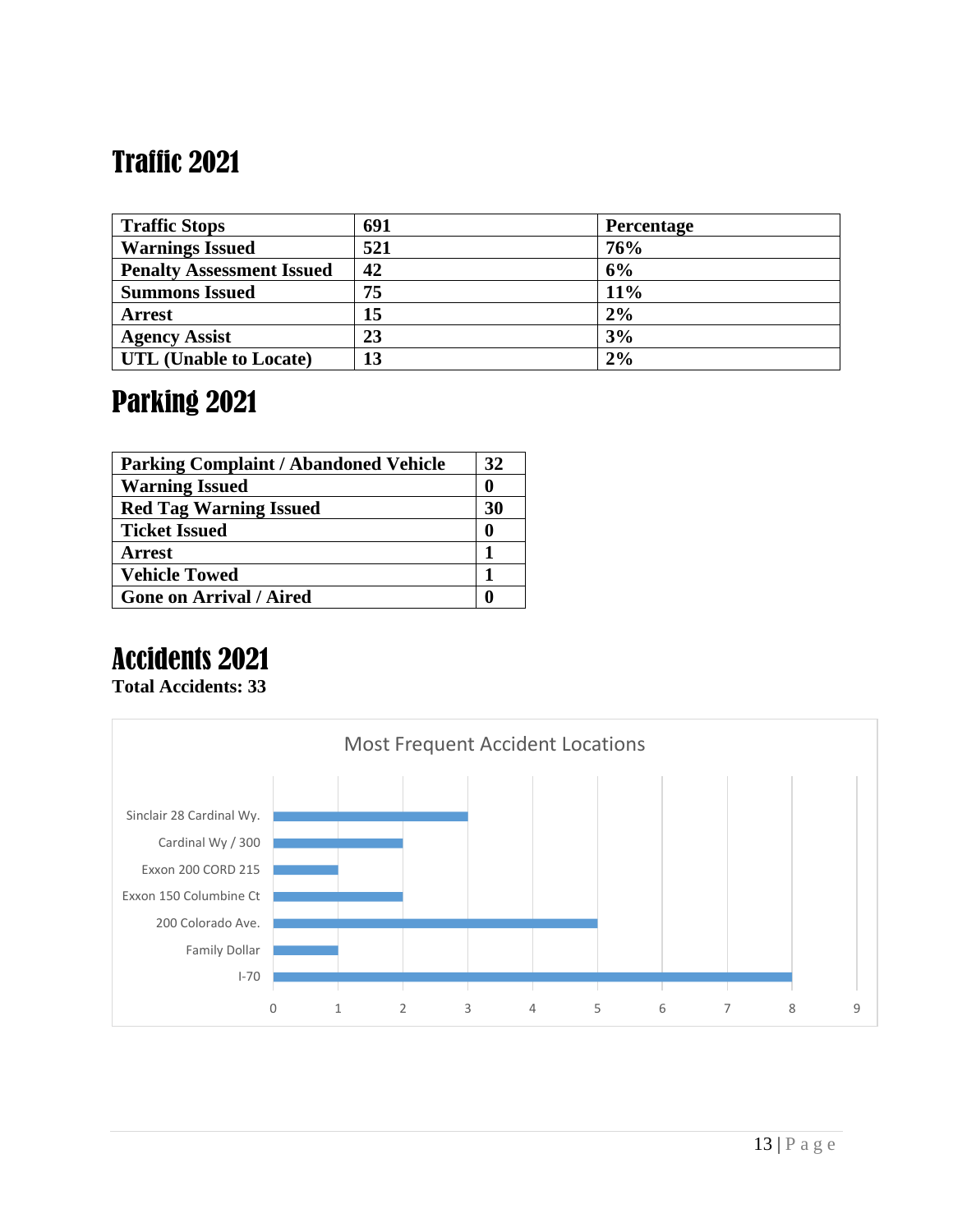## Class A Offenses National Average per 1,000

| <b>Class A</b><br><b>Offenses for</b><br>Non-<br>Metropolitan<br><b>Areas</b> | <b>Murder</b> | <b>Sexual</b><br><b>Assault</b> | <b>Robbery</b> | Aggravated<br><b>Assault</b> | <b>Property</b><br><b>Crimes</b> | <b>Burglary</b> | <b>Theft</b> | <b>Motor</b><br><b>Vehicle</b><br><b>Theft</b> | Arson |
|-------------------------------------------------------------------------------|---------------|---------------------------------|----------------|------------------------------|----------------------------------|-----------------|--------------|------------------------------------------------|-------|
| 2019                                                                          | .05           | .13                             | .82            | 2.5                          | 21                               | 3.4             | 15.5         | 2.1                                            | .01   |

*National average of Class A violent offenses per 1,000 people for in Non-Metropolitan Areas, FBI UCR stats 2019*

### Town of Parachute Class A Violent Offenses

| <b>Class A</b><br><b>Offenses</b><br>2012-2020<br>Parachute,<br>$\bf CO$ | <b>Murder</b> | <b>Sexual</b><br><b>Assault</b> | <b>Robbery</b> | <b>Aggravated</b><br><b>Assault</b> | <b>Property</b><br><b>Crimes</b> | <b>Burglary</b>         | <b>Theft</b> | <b>Motor</b><br><b>Vehicle</b><br><b>Theft</b> | <b>Arson</b>   |
|--------------------------------------------------------------------------|---------------|---------------------------------|----------------|-------------------------------------|----------------------------------|-------------------------|--------------|------------------------------------------------|----------------|
| 2021                                                                     | $\bf{0}$      | 6                               | $\bf{0}$       | 6                                   | 19                               | 6                       | 16           | 10                                             | $\bf{0}$       |
| 2020                                                                     | $\bf{0}$      | $\overline{7}$                  | $\bf{0}$       | 8                                   | 24                               | 6                       | 16           | $\overline{7}$                                 | $\bf{0}$       |
| 2019                                                                     | $\bf{0}$      | $\overline{\mathbf{4}}$         | $\bf{0}$       | 12                                  | 34                               | 8                       | 20           | 10                                             | $\mathbf{1}$   |
| 2018                                                                     | $\bf{0}$      | 8                               | $\mathbf{1}$   | 8                                   | 70                               | 6                       | 25           | $\overline{2}$                                 | $\overline{2}$ |
| 2017                                                                     | $\mathbf{1}$  | 11                              | $\bf{0}$       | 15                                  | 78                               | 16                      | 36           | 7                                              | $\mathbf{1}$   |
| 2016                                                                     | $\bf{0}$      | 10                              | $\mathbf{1}$   | $\overline{7}$                      | 25                               | 8                       | 16           | $\overline{2}$                                 | $\overline{2}$ |
| 2015                                                                     | $\mathbf{1}$  | 6                               | $\mathbf{1}$   | $\mathbf{3}$                        | 21                               | 6                       | 13           | $\overline{2}$                                 | $\bf{0}$       |
| 2014                                                                     | $\bf{0}$      | $\overline{\mathbf{3}}$         | $\mathbf{1}$   | $\overline{2}$                      | 19                               | $\overline{\mathbf{4}}$ | 15           | $\bf{0}$                                       | $\mathbf{0}$   |
| 2013                                                                     | $\bf{0}$      | $\overline{\mathbf{4}}$         | $\bf{0}$       | $\mathbf{1}$                        | 22                               | $\overline{\mathbf{4}}$ | 10           | $\mathbf{1}$                                   | $\bf{0}$       |
| 2012                                                                     | $\bf{0}$      | $\mathbf{1}$                    | $\bf{0}$       | $\overline{5}$                      | 45                               | 25                      | 18           | $\overline{2}$                                 | $\bf{0}$       |